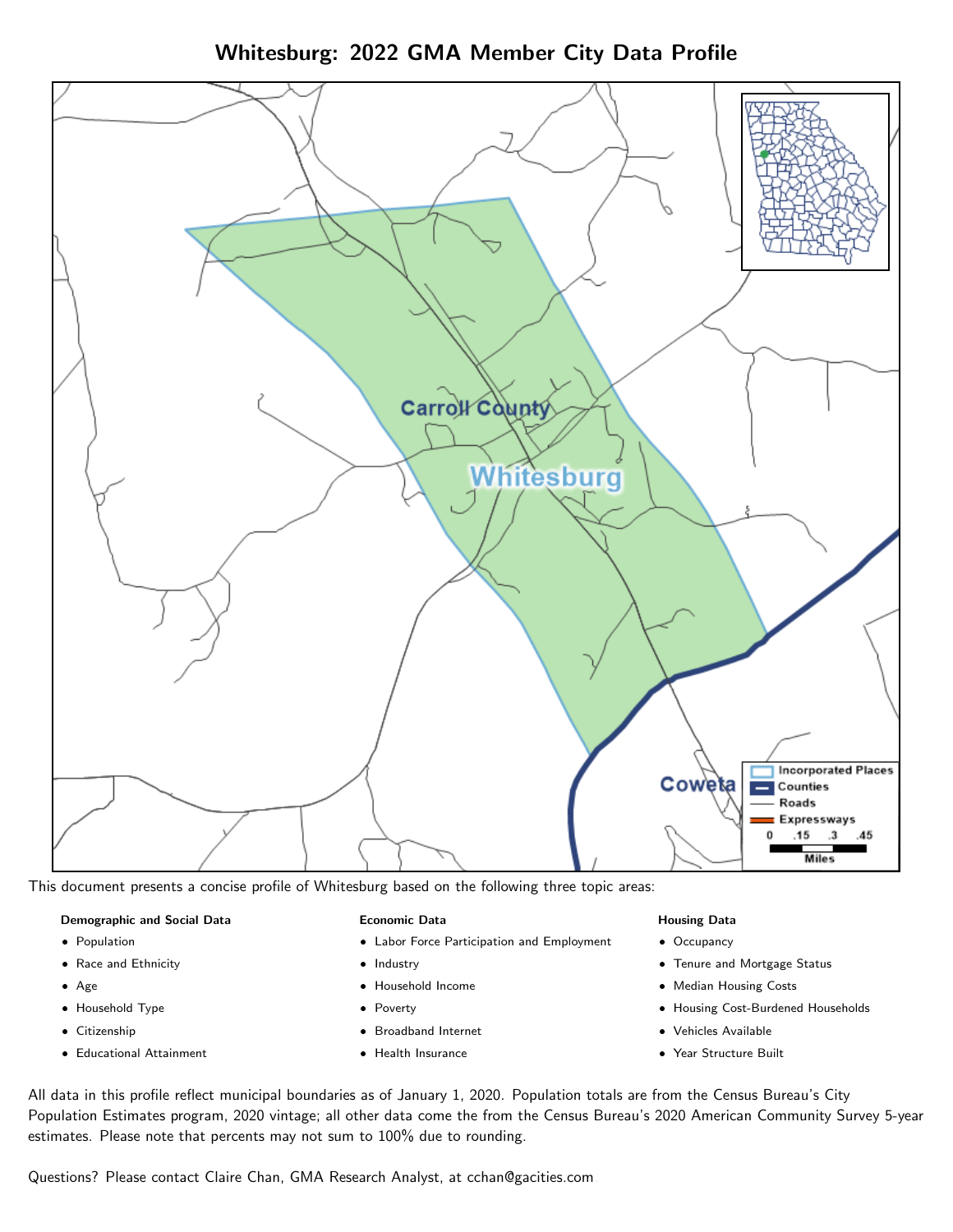# Whitesburg: Demographic and Social





# **Citizenship**



Source: American Community Survey, 2020 5-year estimates, table B05002 Source: American Community Survey, 2020 5-year estimates, table B15002

### Race and Ethnicity



Source: U.S. Census Bureau, City Population Estimates, 2020 vintage Source: American Community Survey, 2020 5-year estimates, table B03002

# Household Type



Source: American Community Survey, 2020 5-year estimates, table B01001 Source: American Community Survey, 2020 5-year estimates, table B11001

### Educational Attainment



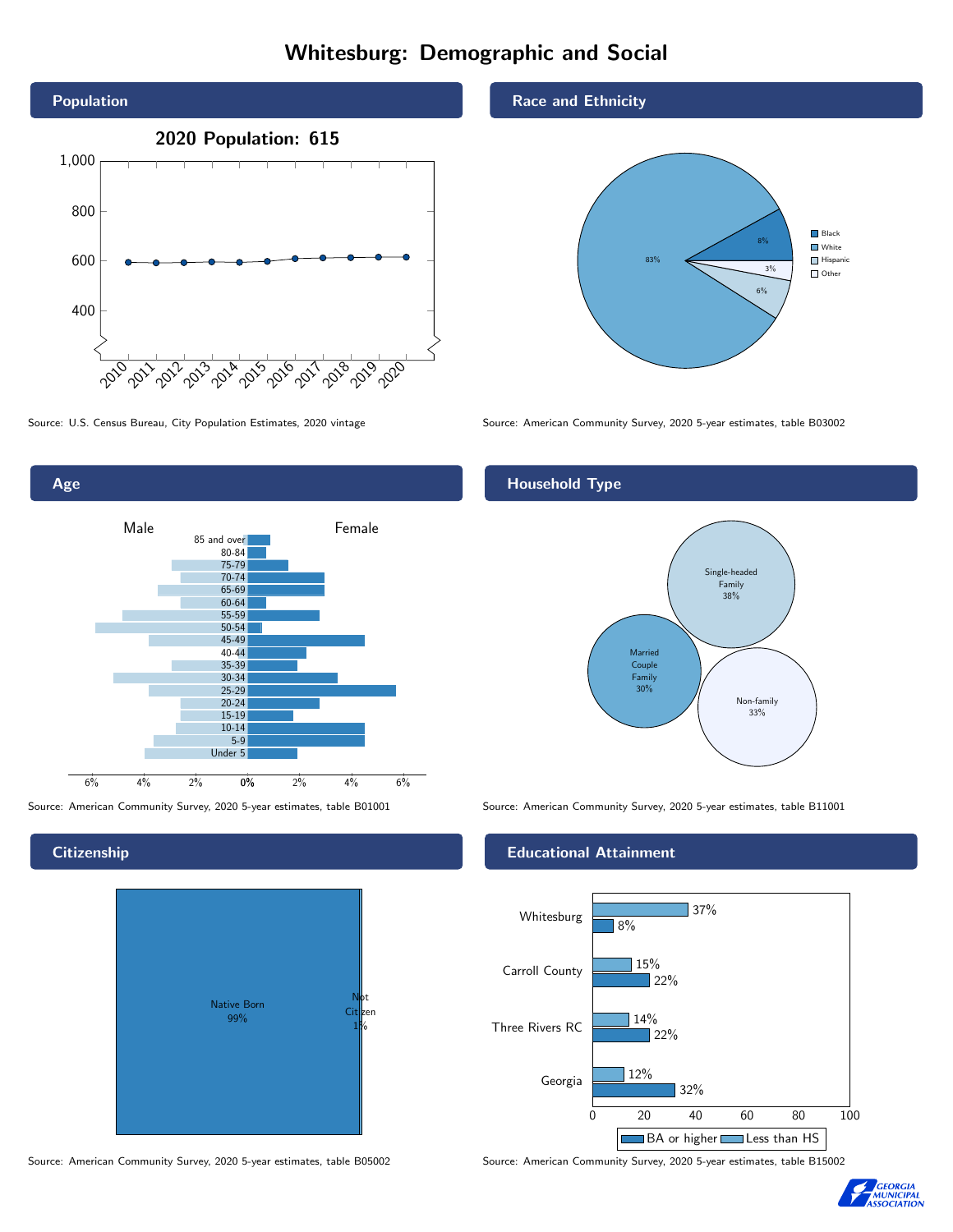# Whitesburg: Economic



Source: American Community Survey, 2020 5-year estimates, table B23001 Note: Unemployment rate is based upon the civilian labor force.

#### Industry

| Agriculture, forestry, fishing and hunting, and mining      | $0\%$ |
|-------------------------------------------------------------|-------|
| Construction                                                | 14%   |
| Manufacturing                                               | 17%   |
| <b>Wholesale Trade</b>                                      | 3%    |
| Retail Trade                                                | 25%   |
| Transportation and warehousing, and utilities               | 10%   |
| Information                                                 | $1\%$ |
| Finance and insurance, real estate, rental, leasing         | 2%    |
| Professional, scientific, mgt, administrative, waste mgt    | 10%   |
| Educational services, and health care and social assistance | 11%   |
| Arts, entertainment, recreation, accommodation, food        | 3%    |
| service                                                     |       |
| Other services, except public administration                | $4\%$ |
| Public administration                                       | $0\%$ |

Source: American Community Survey, 2020 5-year estimates, table C24030



Source: American Community Survey, 2020 5-year estimates, tables B19013 and B19025 Source: American Community Survey, 2020 5-year estimates, table B17010



#### Health Insurance



Source: American Community Survey, 2020 5-year estimates, table B28002 Source: American Community Survey, 2020 5-year estimates, table B18135